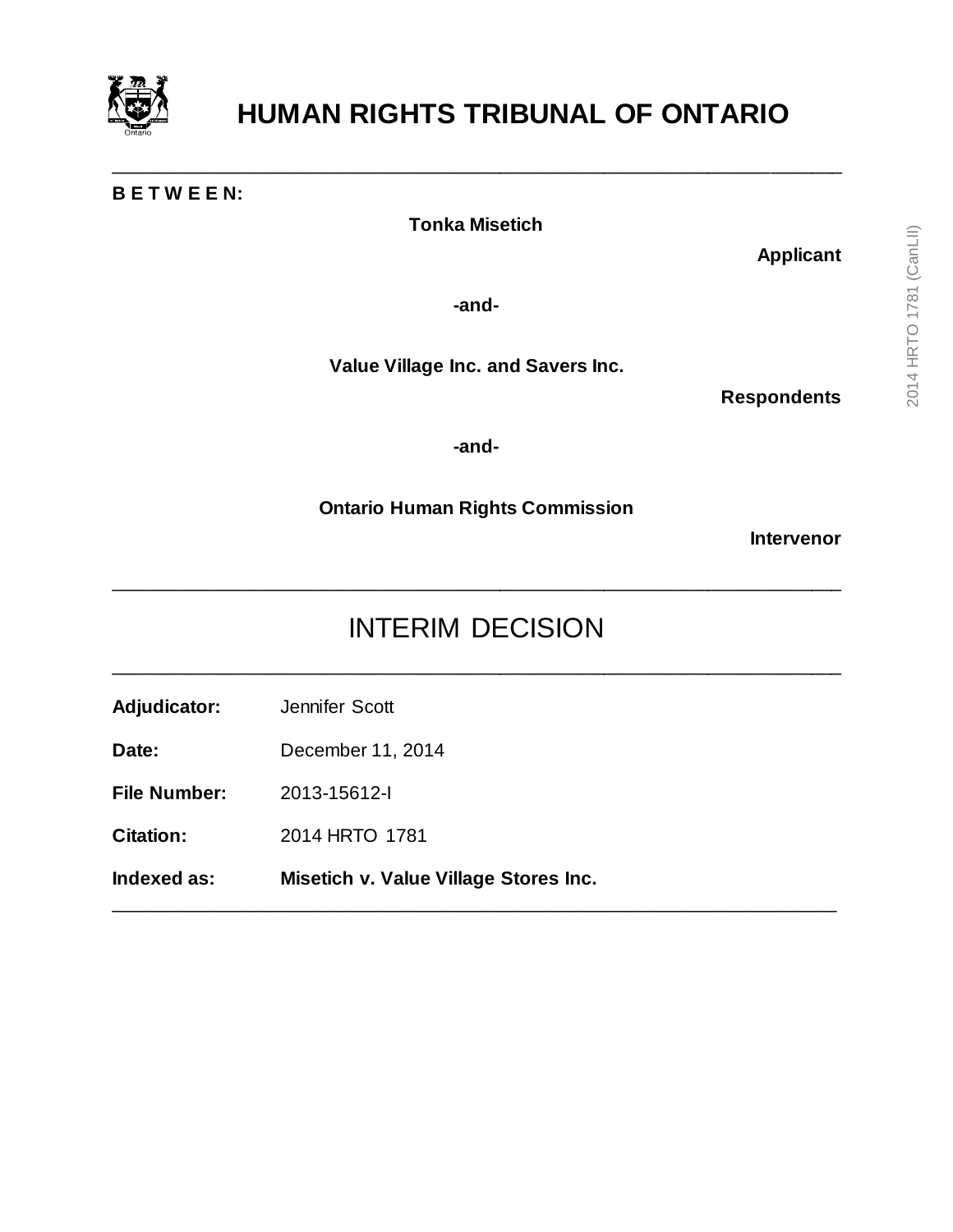## **WRITTEN SUBMISSIONS**

| Tonka Misetich, Applicant                                 | Self-represented      |
|-----------------------------------------------------------|-----------------------|
| Value Village Stores Inc. and<br>Savers Inc., Respondents | Kathryn Bird, Counsel |
| Ontario Human Rights Commission,<br>Intervenor            | Cathy Pike, Counsel   |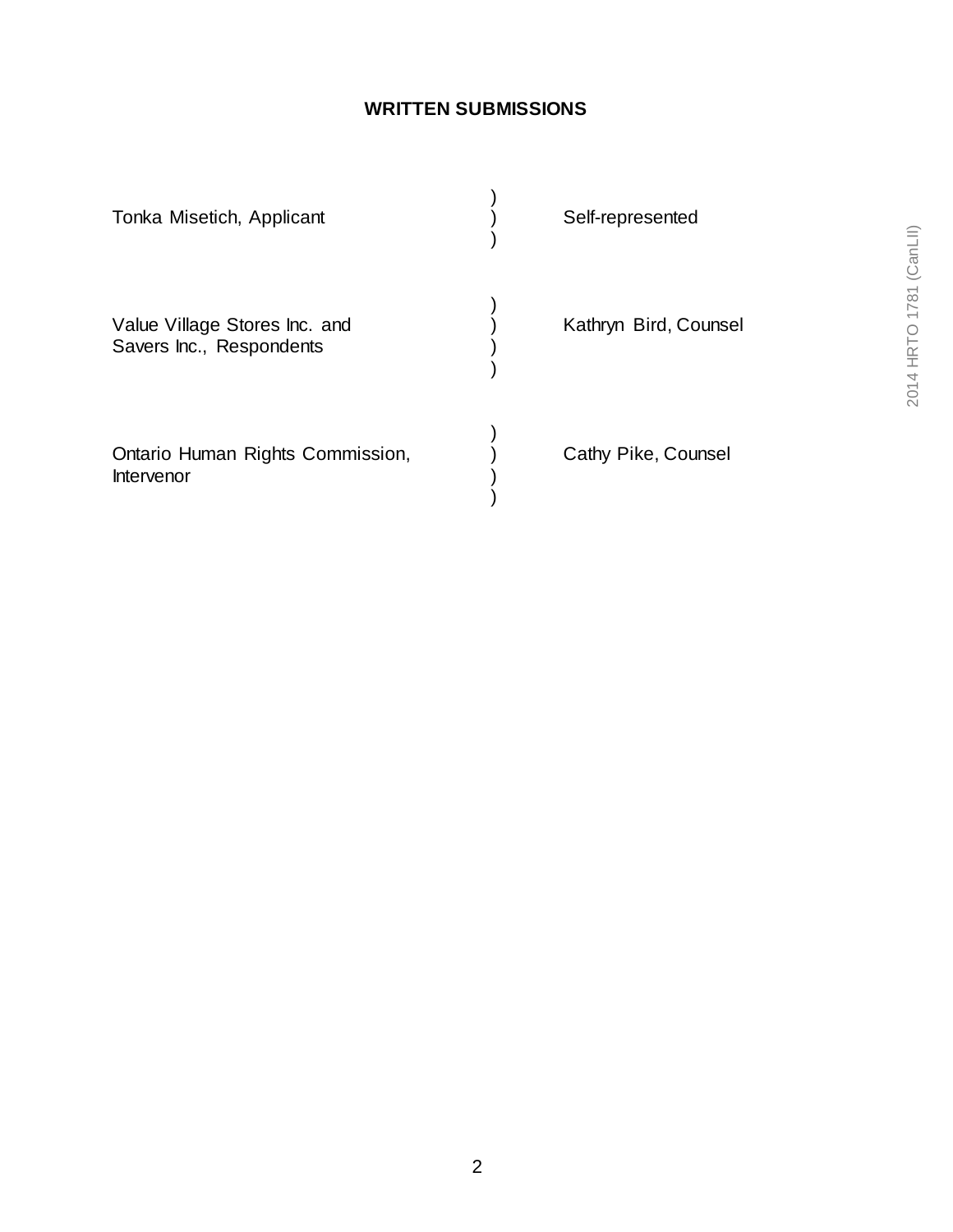[1] This matter is scheduled for a hearing on December 17 and 18, 2014, in St. Catharines, Ontario.

[2] By Interim Decision, 2014 HRTO 1691, I ordered production of certain documents relating to the applicant's elder care responsibilities. In that decision, I commented on the test for family status discrimination in the context of determining the arguable relevance of the documents sought by the respondents.

[3] On December 10, 2014, the Tribunal received a Notice of Commission Intervention under section 37(2) of the *Code*. The Ontario Human Rights Commission (the "Commission") requested leave to intervene as a party to make oral submissions on the applicable legal test in cases involving family status obligations. The Commission asserted the test for family status discrimination as set out by the Federal Court of Appeal in *Attorney General of Canada v. Johnstone*, 2014 FCA 110, is unreasonable and unworkable.

[4] The Commission advised that it is not taking a position on the merits of the Application, will not be calling evidence, and that its arguments will be based on the material filed by the parties and the Tribunal's interim ruling. The applicant consents to the Commission's intervention.

[5] By Registrar's letter, the Tribunal confirmed the Commission's status as an intervenor in this Application.

[6] On December 11, 2014, the respondents requested an adjournment of the hearing scheduled for next week. They submit that given the short notice of the Commission's intervention, they will not be able to appropriately deal with the issues raised by the Commission in time for the hearing. They request that the hearing be converted to a conference call on December 17, 2014, to determine the appropriate process for adjudicating the Application, including, but not limited to, an assessment of whether the Commission's intervention ought to be dealt with on a preliminary basis in advance of the hearing on the merits.

3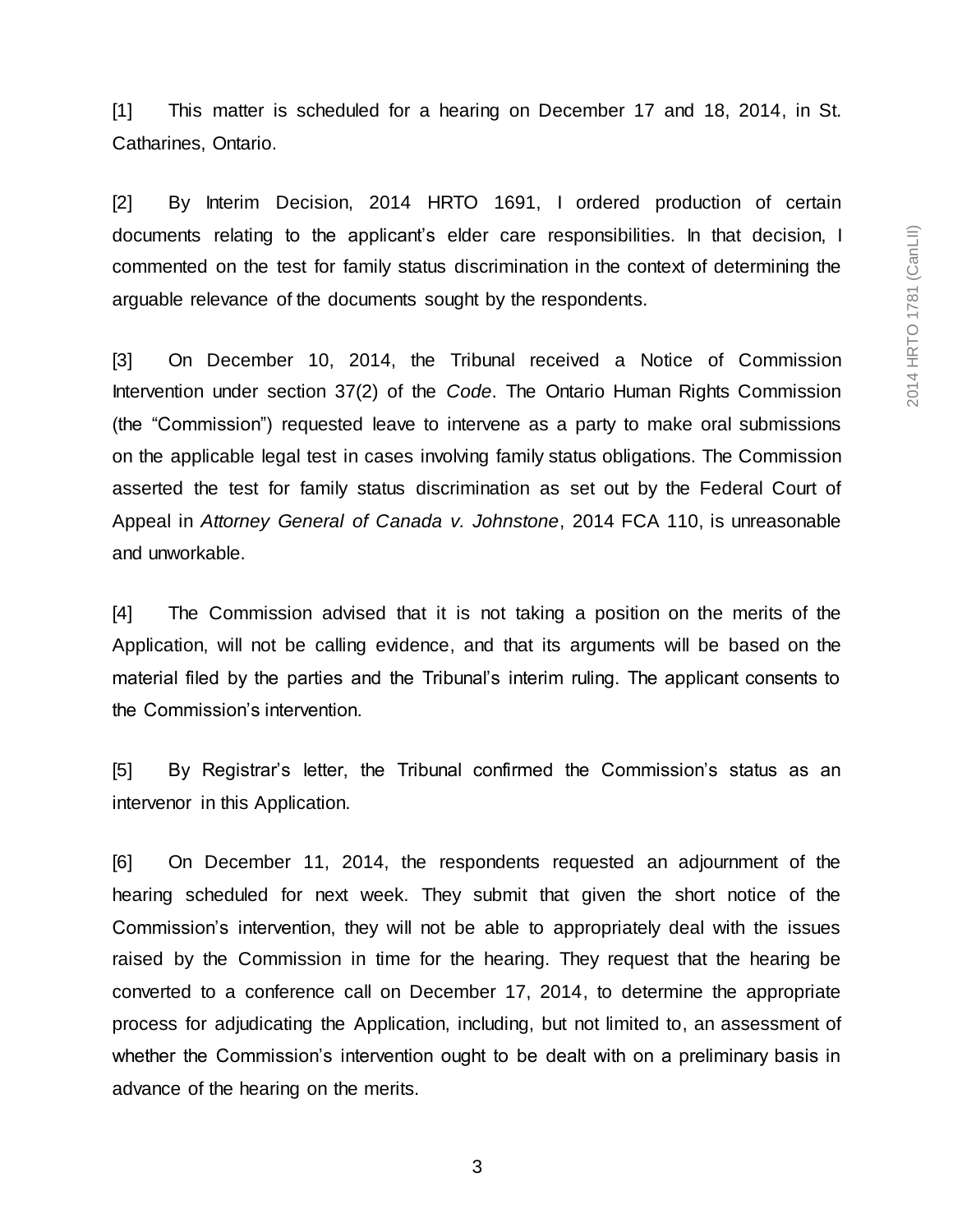[7] The Commission and the applicant consent to the respondents' request for an adjournment of the hearing scheduled.

[8] The Tribunal's practice is to grant adjournments only in exceptional circumstances. See *Vallentyne* v. *Royal Canadian Legion*, 2009 HRTO 660 at para. 4. The Tribunal's Practice Direction on Requests for Adjournments states that:

Requests for adjournments, particularly at the last minute, are a significant impediment to fair and timely access to justice. Therefore, the HRTO will only grant adjournments in extraordinary circumstances such as illness of a party, witness or representative. Absent exceptional circumstances, the HRTO will not grant adjournments, even when all parties consent.

[9] While I understand the respondents' concern regarding the last-minute request of the Commission to intervene, I do not agree that the Commission's request to make oral submissions on the legal test for family status discrimination, based on the material filed by the parties, necessitates an adjournment. The Commission's submissions will be heard in final argument and it is highly unlikely that we will get there during the hearing dates scheduled. In any event, I am prepared to require the Commission to provide its submissions in writing, after the close of the hearing, and will give the respondents ample time to respond. For these reasons, I find the respondents have failed to establish the exceptional circumstances necessary to grant the adjournment. The adjournment request is denied.

[10] Before closing, I want to be clear with the parties that I have not decided the issue of the appropriate test for family status discrimination. My comments in the Interim Decision were in the context of a production request and nothing more. No evidence was required for the Interim Decision and importantly, there was no evidence on the merits of the case. The issue of the appropriate legal test for family status discrimination and the application of that test to the facts of this case will be decided on the basis of the evidence that is filed during the hearing and the parties' submissions on that issue.